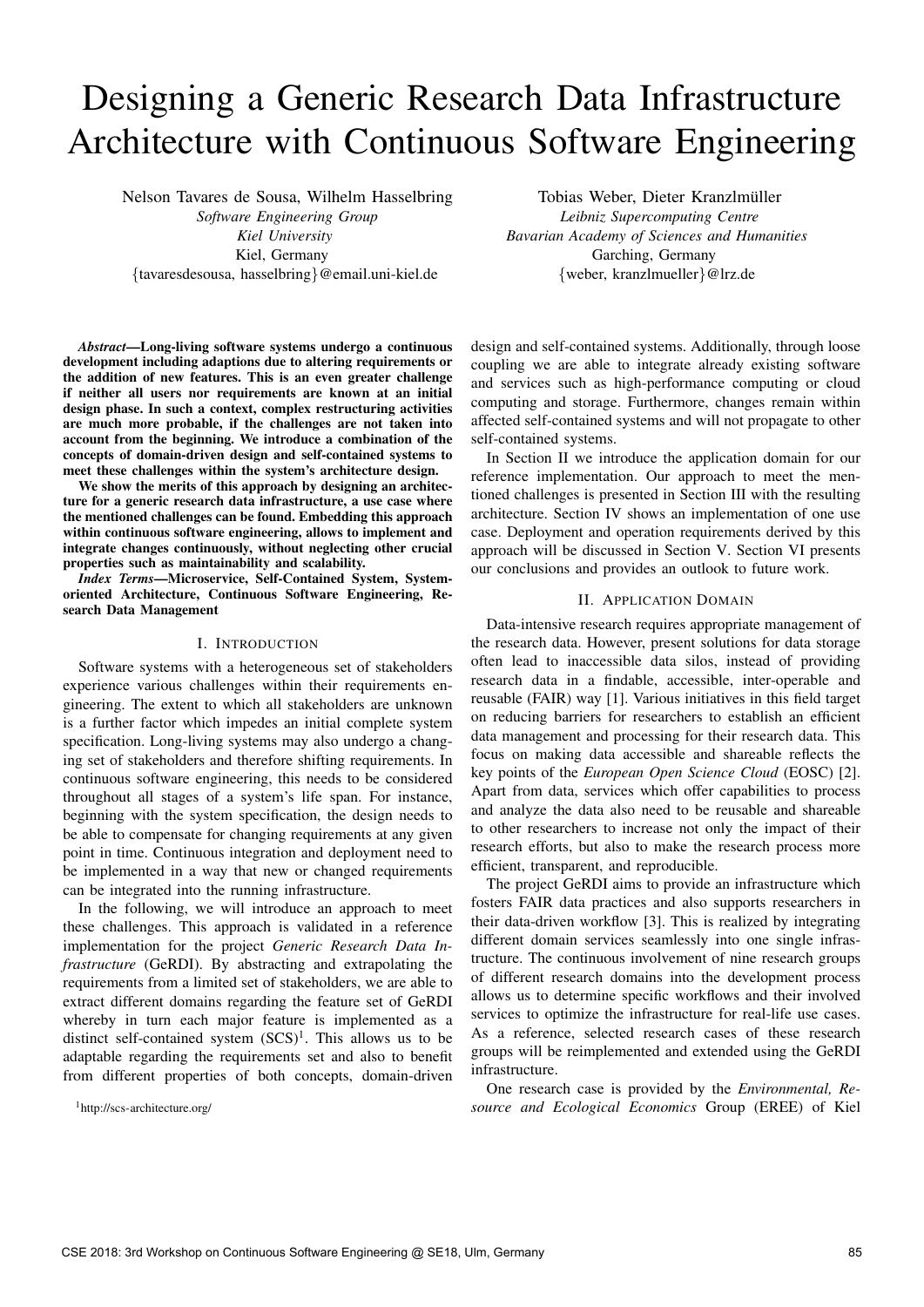

Fig. 1. The GeRDI Self-Contained Systems Architecture (a.k.a. Microservices Architecture)

University. In a report [\[4\]](#page--1-9), published by the *WWF*, different economic and fishery management scenarios were evaluated in order to derive future changes in fishery catch rates. This research case illustrates a possible scientific workflow which GeRDI aims to support. Data is collected from multiple data repositories, aggregated and filtered in a preprocess step, and then passed to a computation model for scientific analysis and prediction of fishery catch rates. The other research groups contribute different research cases, to cover different research domains (such as digital humanities, hydrology, or socioeconomics) including different workflows and used services.

## III. ARCHITECTURE

Our goal is to design an architecture which allows us to react to changing requirements without major restructuring activities and which has a level of complexity that is as low as possible. To achieve this goal we rely on the strategy of domaindriven design (DDD) for the concept of our architecture. In DDD, complex systems are divided into bounded contexts in order to contain different domains within distinct components [\[5\]](#page--1-10). In our case, we derive different domains by clustering the required functionality of our research cases into sets of generic services. This is done by analyzing the workflows of all research cases and cutting them into different domains. As a result, we obtain a set of domains as shown in [Figure 1.](#page--1-11) Each colored box depicts a service domain, enabling actions throughout the research data's life span. The service domains are all implemented as self-contained systems:

*Archive* depicts the data source which in most research cases is a research data repository for long-term data archival. An interface between such a research data repository and our infrastructure is realized through *Harvest* which collects the metadata, enriches it, and forwards it to a search index. With *Search*, a researcher can find relevant research data among all harvested, multidisciplinary research data repositories. A

selection of relevant metadata for sharing search results or for further processing is then performed in *Bookmark*. After that, data is downloaded either to a local machine or a remote storage system (*Store*). The processing of data is divided into two stages. The first step is to normalize or pre-filter data in *Preprocess*. In *Analyze*, actual analysis on the preprocessed data is performed to gain new scientific insights. The new data can then be uploaded to a research data repository (*Publish*). This closes a cycle (not included in [Figure 1\)](#page--1-11) as the uploaded data is again available in the research data repository.

The required functionality can be provided as a specific implementation within each service domain. Additionally, the implementations of all domains are able to communicate with each other through remote interfaces. As a result, we are able to not only reimplement our individual services, but to also implement and integrate required functionality in the future, by implementing them with compliance to the given interfaces.

As mentioned in [Section I,](#page--1-12) for the implementation of such an architecture, we make use of SCS as an architectural style. In our architecture concept, we vertically decompose the system along the domains and are therefore able to use methods of DDD not only as a design concept but also for the implementation of our architecture. A self-contained system depicts a certain functionality and implements it as a full stack with an user interface layer, business logic layer and persistence layer, which can be implemented as microservices [\[6\]](#page--1-13). Microservice architectures facilitate scalability [\[7\]](#page--1-14), as well as agility and reliability [\[8\]](#page--1-15). Communication between SCS should be reduced to a minimum level. In cases where communication is inevitable, this should occur through welldefined REST-interfaces. Cross-cutting concerns regarding the implementation, such as an authentication and authorization infrastructure or system monitoring, are deployed within a backend integration layer.

A further layer for the frontend integration is also required,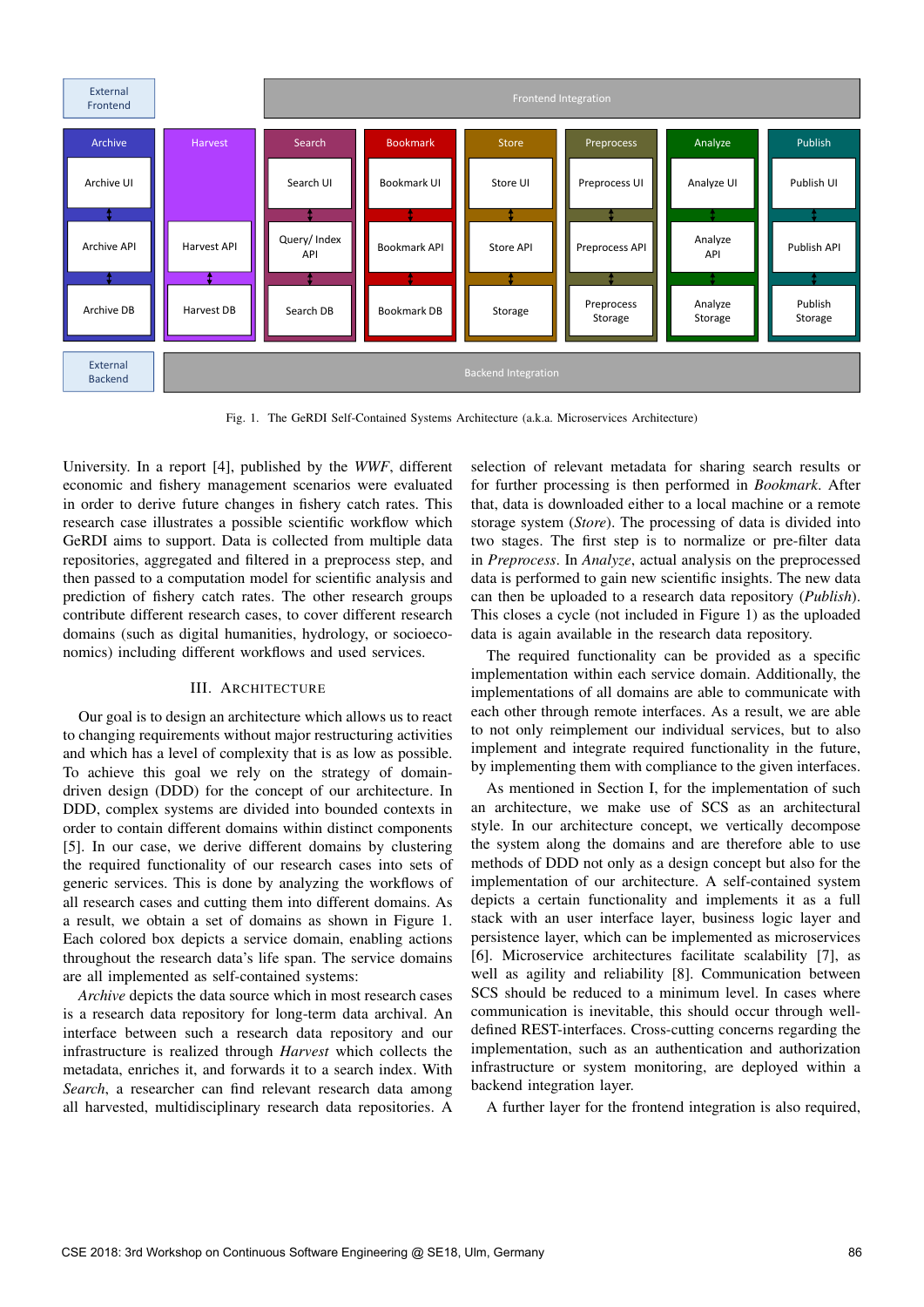| Archive                                                                      | <b>Harvest</b>                    | Search                                                                                                 | <b>Bookmark</b>                                        | <b>Store</b>             | <b>Preprocess</b>                 | Analyze                                                | <b>Publish</b>                              |
|------------------------------------------------------------------------------|-----------------------------------|--------------------------------------------------------------------------------------------------------|--------------------------------------------------------|--------------------------|-----------------------------------|--------------------------------------------------------|---------------------------------------------|
| •Sea Around Us<br>I • FAO Stat<br>• FAO FishStatJ<br><b>SSP</b><br>•GIS Data | ∣ •Adapter to the<br>Repositories | $\cdot$ LMEs<br>Catch Data<br>$\bullet$ Price<br><b>• Trade Data</b><br>$\cdot$ GIS LME &<br>Countries | •By Price and<br>Trade Data for<br>Fish<br>Commodeties | .Download onto<br>Laptop | Union GIS<br><b>.</b> LME Catches | $\bullet$ Model<br>Combination<br>$\bullet$ Prediction | l • Back to a<br>Repository<br>e.g. Pangaea |

Fig. 2. Research Case Mapping to the GeRDI Architecture

as each SCS implements its own user interface. The SCS approach is scalable regarding different aspects [\[7\]](#page--1-14). The architecture scales well regarding its functionality, as new functions can be continuously implemented and integrated as a SCS. This is enabled by the inherent nature of loose coupling of SCS which makes them interchangeable. It scales well with the amount of developers, as each SCS can and should be developed by an individual team [\[8\]](#page--1-15). This allows to enable a community-driven infrastructure, as external developer teams may contribute their functions continuously to the GeRDI infrastructure. Due to the option of instantiating multiple instances of one SCS and a further load balancing in the frontend integration layer, this approach also introduces potential to scale well with regard to performance.

[Figure 1](#page--1-11) also illustrates how we implement the reference architecture of GeRDI. Each colored box depicts an SCS and therefore a domain of the complete system. White boxes within each SCS show the different layers of user interface (UI), business logic (API) and persistence (DB or Storage) within the SCS. Grey boxes at the top and bottom of the figure show both integration layers. As we do not re-implement research data repositories, their frontend and backend layers are not integrated into the GeRDI frontend. Additionally, implementations of *Harvest* do not require a UI, which leads to the lack of the corresponding microservice.

## IV. USE CASE IMPLEMENTATION

For the (re)implementation of research cases, this architecture allows to make use of existing middleware software wherever possible. Well-established software can be integrated into the infrastructure if it can be mapped to one domain and if it complies with its interfaces. Therefore, to implement complete research workflows, all required services need to be mapped first to the generic services model. Afterwards, each service is implemented as a SCS and integrated into the infrastructure.

[Figure 2](#page--1-16) shows a mapping of required services and/or functions for the EREE research case mentioned in [Section II.](#page--1-1) We see in *Archive* the different research data repositories which deliver the relevant data. These repositories already exist and will be integrated into GeRDI by connecting them with different implementations of *Harvesters* for each repository. Both *Search* and *Bookmark* depict certain attributes for which data can be searched and bookmarked for. In our reference implementation for a search platform, we need to make sure we support the search and bookmarking for these

attributes. Storage is provided by local computers in this use case. Therefore, the *Store* domain must support interfaces to download data to a local machine and to use the saved data for further steps. *Preprocess* and *Analyze* modify the original data. In a first step, data is aggregated by using geographic information system (GIS) data or catch rates of large marine ecosystem (LME). Then, by feeding the preprocessed data into a model, predictions for future scenarios regarding the catch rates can be made. Thus, both service domains rely on computation tasks. As a last step, the predicted data is again published to a research data repository, Pangae $a<sup>2</sup>$  in this case.

As already mentioned, we will reuse existing software wherever possible in our reference implementation. The implementations for *Harvest* are newly developed. The *Search* makes use of Elasticsearch<sup>3</sup> as a search platform. For storage capabilities, network file sharing systems, such as  $Samba<sup>4</sup>$ , can be used for this use case. By implementing a facade, this can be made GeRDI compliant. The computation steps require resources which can be provided by a cloud provider or a compute center. To enable the computation of the Matlab model, we reuse Jupyter<sup>[5](#page--1-20)</sup> and integrate it in combination with its Matlab kernel into the infrastructure. For the publication of the newly generated data, we use  $\text{Pubflow}^6$  which provides functionality to upload research data to repositories.

Different research cases may use different implementations. However, to benefit from a broader set of research data repositories, we encourage to make use of the same implementations for the service domains *Harvest*, *Search*, and *Bookmark*. The reference implementations for these domains will be open and accessible through a GeRDI portal.

#### V. INTEGRATION AND DEPLOYMENT

In this section we will briefly describe the requirements of an operational setup to run software as exemplified in [Section IV.](#page--1-3)

The microservice architecture described in [Section III](#page--1-2) necessitates a container-ready system to mirror the encapsulation. A registry is needed to disseminate the built images to the deployment contexts. Tagging the images is another requirement, since it facilitates the selection of compatible versions of the different SCS and enables the description of a

[<sup>2</sup>https://www.pangaea.de/](https://www.pangaea.de/)

[<sup>3</sup>https://www.elastic.co/products/elasticsearch](https://www.elastic.co/products/elasticsearch)

[<sup>4</sup>https://www.samba.org/](https://www.samba.org/)

[<sup>5</sup>https://jupyter.org/](https://jupyter.org/)

[<sup>6</sup>https://www.pubflow.uni-kiel.de/en](https://www.pubflow.uni-kiel.de/en)